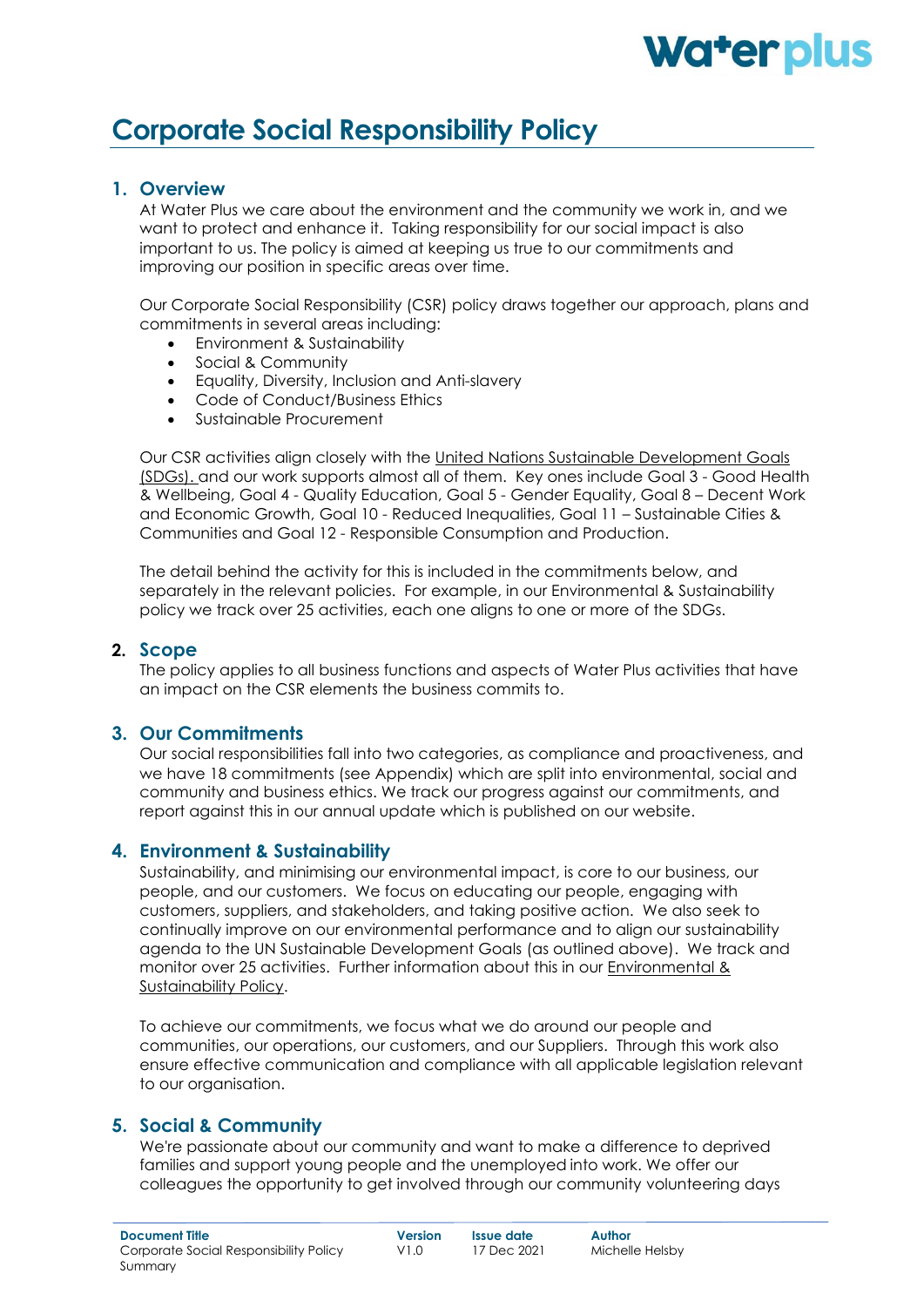

and fundraising events for our chosen charities. We also fund match the money raised for our Charity of the Year.

#### **Supporting our colleagues**

We want all our colleagues to enjoy life at work and have the flexibility to manage their home, family, and hobbies. We provide flexible working arrangements, and in addition to 25 days holiday, plus bank holidays, colleagues can [buy or sell up to 5 holidays](https://waterplusuk.sharepoint.com/SitePages/Buying-%26-Selling-Holidays.aspx) each year and we give them their birthday off.

Our Employee Assistance Programme provides a safe space and support to manage physical and emotional wellbeing. We offer an optional Medicash Health Plan and provide generous company sick pay and life assurance.

We understand the importance of having fun and social connections, so we make it easy to connect with colleagues and run a range activities and events over the year. Our People Forum meet monthly, and they cover formal consulting and support, 'word on the street (employee voice)' and coordination of social and/or charitable activities.

#### **Helping young people into work (schools' liaison)**

We are passionate about the young people who live in Stoke-on-Trent and the surrounding area and want to provide them with work skills and knowledge for future employment with companies like Water Plus.

By working with schools and colleges within the local area we help to get young people thinking about what they want to do with their careers and ways that they can get ready for the world of work.

# **6. Equality, Diversity, Inclusion & Anti-Slavery**

The Water Plus team is a diverse group of people who share a passion for what they do, whilst also having lots of fun along the way. Our aim is for our workforce to be truly representative of all sections of society, and our local community, and each employee feels respected and able to give of their best. Water Plus opposes any form of discrimination, victimisation, bullying, and harassment. Our Equality & Diversity gives further details on this matter.

We also seek to ensure we have eliminated the risk of anti-slavery from within our organisation and supply chain(s). We are compliant with legislation and publish our modern slavery statement online for public viewing each year on our website.

# **7. Business Ethics/Code of Conduct**

We have policies and processes in place to ensure we conduct business in an ethical way and that we are compliant with any relevant statutory or regulatory requirements.

We split what we do here into two areas:

- **Code of Conduct** which covers Performance, Attendance, Grievance and Disciplinary processes, along with Dignity at Work and Equality & Diversity
- **Protecting our business** which focuses on Data Protection, Colleague Privacy, Information Security, IT, email and Internet Use, Anti-Bribery & Corruption, Corporate Entertainment & Gifts, Travel & Expenses, Health & Safety, Whistleblowing and Anti-slavery